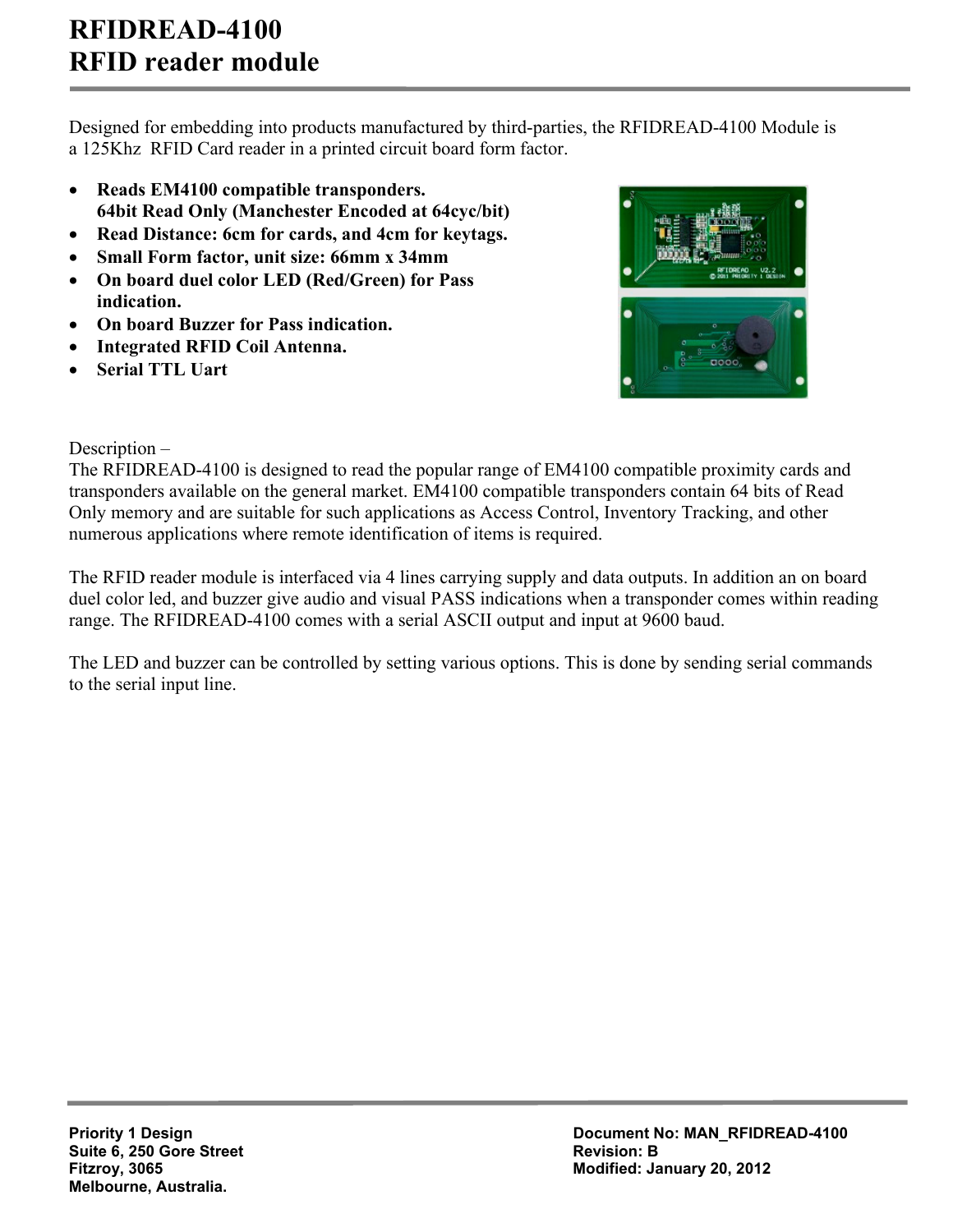#### **ABSOLUTE MAXIMUM RATINGS (1)**

NOTE: (1) Stresses above those listed under "Absolute Maximum Ratings" may cause permanent damage to the device. Exposure to absolute maximum conditions for extended periods may affect unit reliability. NOTE: (2) May vary due to component variations.

# **Connector Pin Description**

Interface is via 4 line connection. Table 1. describes the pin connections to the unit.

| P <sub>1n</sub> | Label.                                           | Description.                                                                                                                       |
|-----------------|--------------------------------------------------|------------------------------------------------------------------------------------------------------------------------------------|
| 4               | <b>GND</b><br>$+5V$<br>DATA0/DATA<br>DATA1/CLOCK | System ground. Connect to power supply's ground (GND) terminal.<br>System power, +5V DC input. (2)<br>Uart $Tx(1)$<br>Uart $Rx(1)$ |

#### **Table 1. 4 line interface.**

NOTE: (1) The uart input and output have voltage ranges at standard TTL level. Care must be taken to ensure that voltages outside the range of –0.3V to 5.3V are not applied to these lines. If a RS232 interface is required then the use of an appropriate level translation circuit should be used.

NOTE: (2) A clean and stable +5V supply is required in order to insure proper operation of the Reader module. Any additional noise introduced into the supply line will reduce the reading range of the module.

# **Principle of Operation:**

The RFIDREAD-4100 reader generates a magnetic field through its integrated antenna at 125kHz. Passive RFID transponders also have an integrated antenna that are tuned to the same frequency. When they are within range of the reader unit they are able to draw sufficient power from the electromagnetic field to power their own internal electronics. Once powered they are able to modulate the incident magnetic field which is detected by the reader. In this way the Transponders are able to transmit their data to the reader.

There are many different types of transponders designed to operate at various frequencies, and their functions and the amount of information they carry can also vary. The RFIDREAD-4100 is able to read Transponders optimized for 125kHz and carrying 64 bits of read only data, manchester encoded at 64 cycles/bit.

In general operation the reader will continually scan for any transponders that come within range and transmit their data to the reader. As EM4100 compatible transponders do not have collision avoidance algorithms only one card can be scanned within the range of the reader at any one time.

When a transponder is read the reader will decode and transmit the received data via ASCII coded serial Output.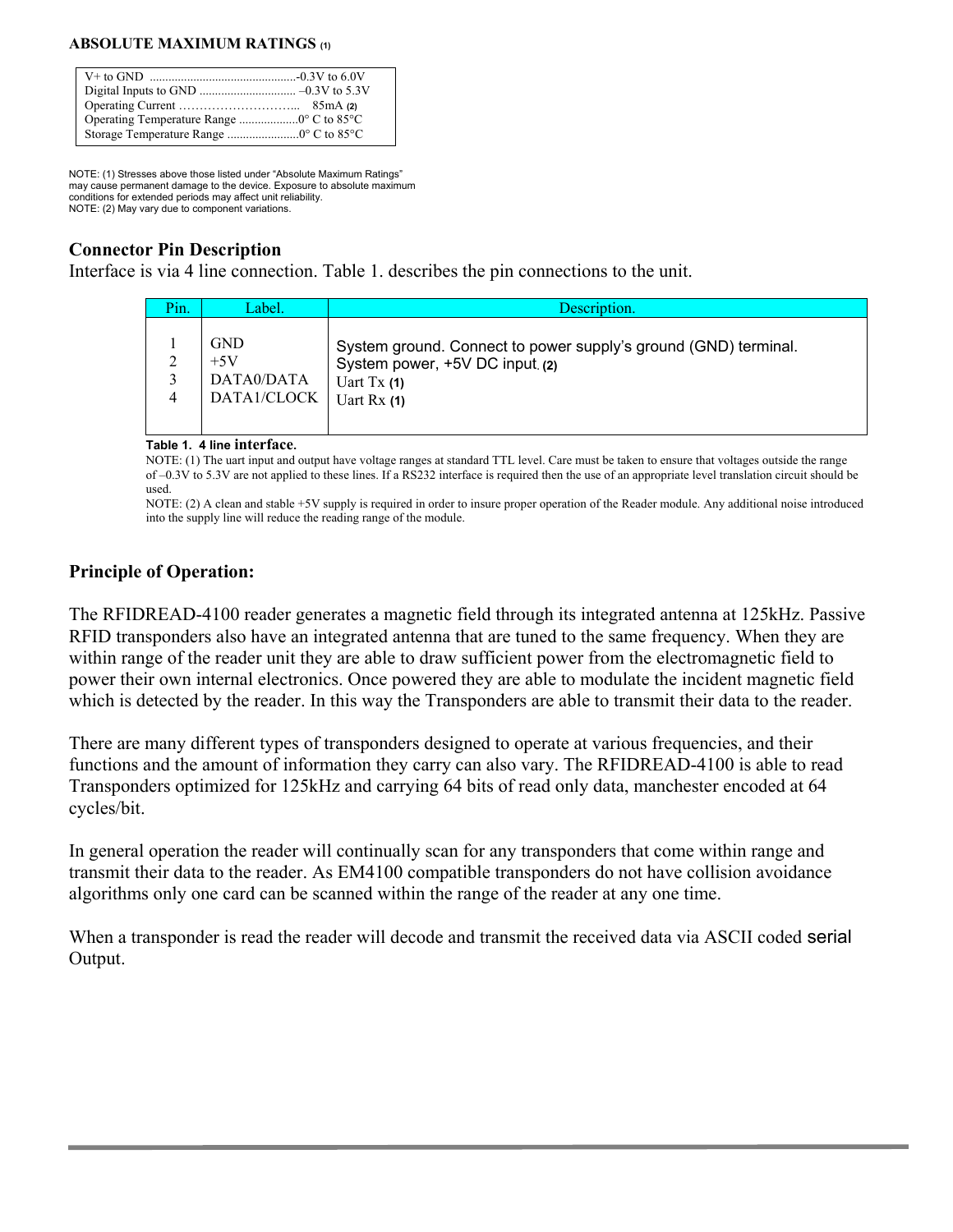# **Serial Output Format description:**

When a successful read of a transponder takes place the unit will transmit a string of information of 10 ASCII coded Hexidecimal characters followed by the ASCII code \$0D (carriage return) as a string end marker.

For example, when reading a EM4100 compatible card with the Version Number of \$06, and a card data of \$001259E3 the following string is transmitted:

06001259E3<crn> where <crn> is serial ASCII code \$0D

The card information is transmitted once and a new string will not be sent until the transponder moves outside of the scanning range, and it, or another transponder enters scanning range again.

NOTE: Although EM4100 compatible transponders contain 64bits of information not all the bits are defined for user data. Some data bits are allocated as parity check bits and for other functions. To see an overview of the EM4100 protocol see http://www.priority1design.com.au/em4100\_protocol.html

Following this transmission the reader will also activate the LED and Buzzer for a short period to indicate a transponder has been decoded successfully. There are various selectable options to alter the behavior of the LED and buzzer as a PASS indicator. These options are described in Table 2. LED/Buzzer options.

| LED Color While Scanning. | LED color Transponder Read. | Serial Command Code. |
|---------------------------|-----------------------------|----------------------|
| RED (default)             | <b>GREEN</b> (default)      | SL <sub>0</sub>      |
| <b>GREEN</b>              | <b>RED</b>                  | SL <sub>1</sub>      |
| <b>LED OFF</b>            | <b>GREEN</b>                | SL <sub>2</sub>      |
| <b>LED OFF</b>            | <b>RED</b>                  | SL <sub>3</sub>      |
| <b>LED OFF</b>            | <b>LED OFF</b>              | SL <sub>4</sub>      |
| <b>RED</b>                | <b>RED</b>                  | SL <sub>5</sub>      |
| GREEN                     | <b>GREEN</b>                | SL 6                 |

| <b>BUZZER FUNCTION</b>       | <b>Serial Command</b><br>Code. |
|------------------------------|--------------------------------|
| <b>BEEP ON READ(default)</b> | S <sub>R0</sub>                |
| <b>BUZZER DISABLED</b>       | S <sub>R</sub> 1               |

#### **Table 2. LED/Buzzer options.**

Serial command codes are sent to the reader via the Uart Rx line on the interface connector. The command structure is a simple 3 character ASCII string as described above. When a command is sent the required option is written to non-volatile memory within the unit and so will be retained even after the unit is turned off.

### **Serial protocol description:**

The protocol for the Serial Input and Output lines is 9600 Baud, 8 data bits, 1 stop bit, no parity. These lines are TTL level only. If a RS232 interface is required then an appropriate level translation circuit should be used.